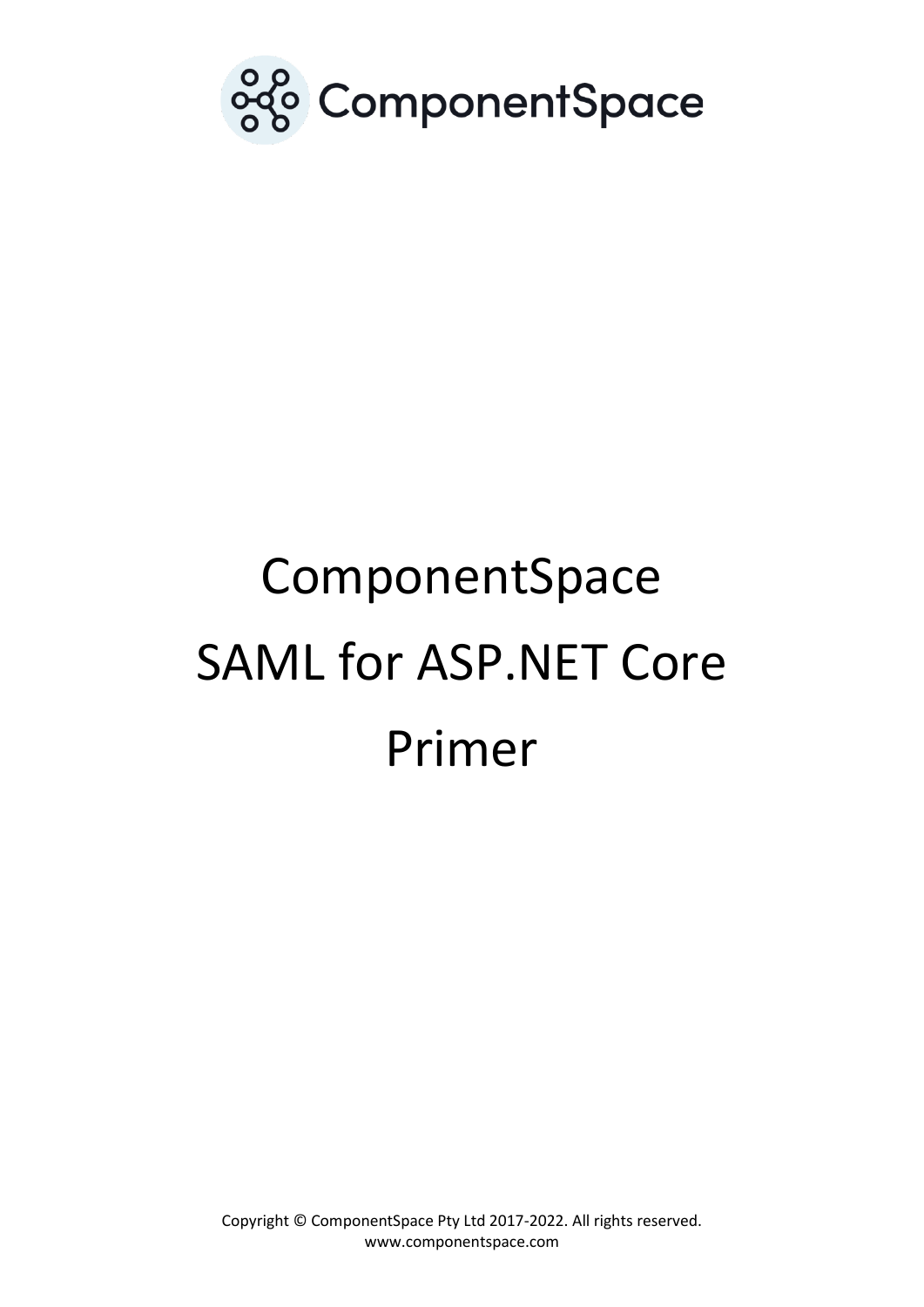# Contents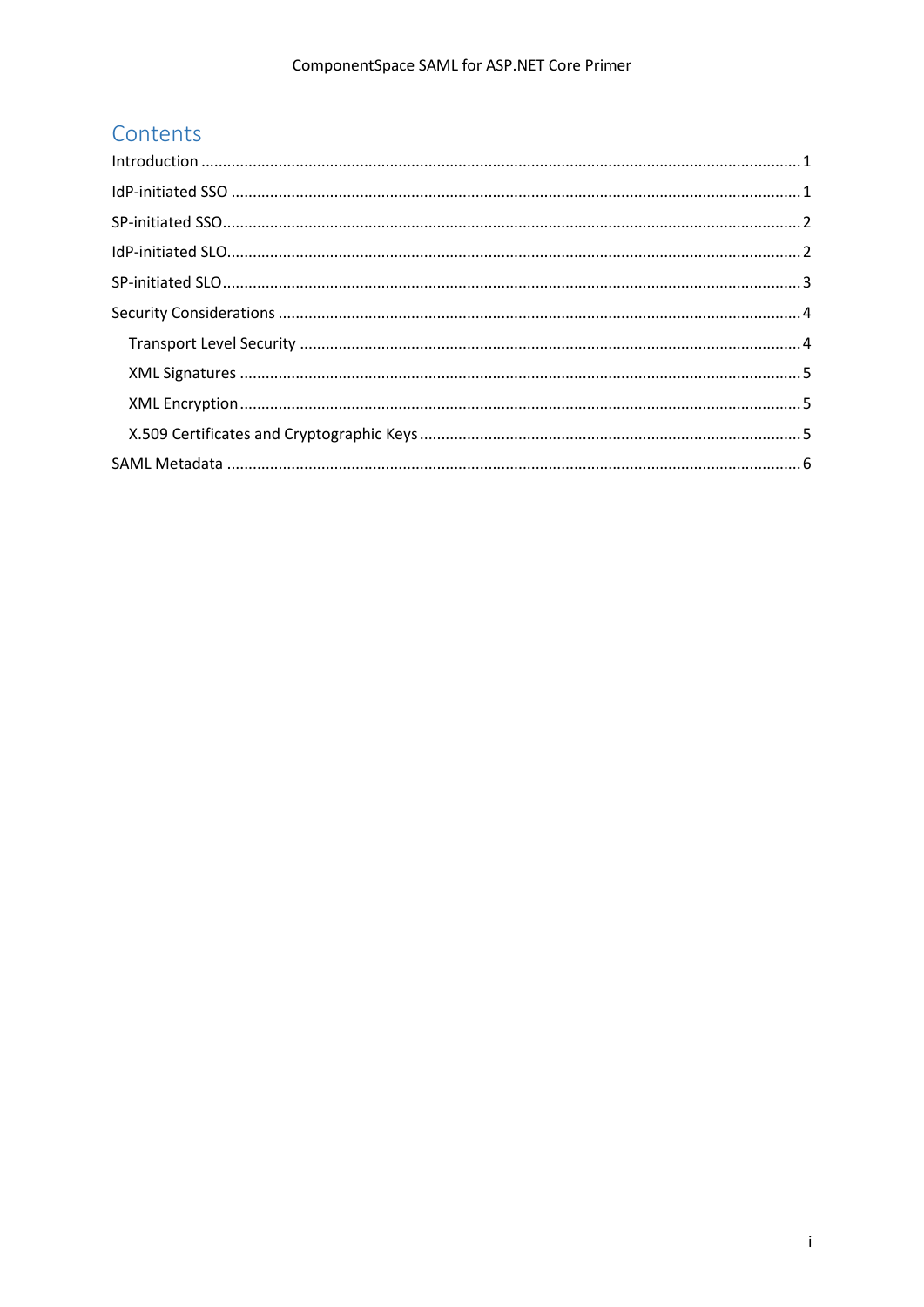# <span id="page-2-0"></span>Introduction

This is a brief introduction to Security Access Markup Language (SAML) single sign-on (SSO). For more detailed information refer to the SAML v2.0 specification documents at www.oasis-open.org.

The goal of SAML single sign-on is to minimize the number of times a user has to login at various web sites. It does this by having the user manually login at one site, called the identity provider (IdP), and then automatically logging in, without having to provide credentials, at one or more other sites, called the service providers (SPs).

A trust relationship must exist between the identity provider and service providers. Service providers trust that the identity provider has authenticated the user.

SAML supports two single sign-on flows - IdP-initiated SSO and SP-initiated SSO.

It also supports two single logout flows – IdP-initiated SLO and SP-initiated SLO.

## <span id="page-2-1"></span>IdP-initiated SSO

With IdP-initiated SSO, the user starts at the IdP site, logs in and clicks a link to the SP site which initiates SSO.

The following diagram outlines the IdP-initiated SSO flow.



#### *Figure 1 IdP-initiated SSO*

- 1. The user browses to the IdP site.
- 2. If the user is not already authenticated at the IdP, the user must present their credentials and login.
- 3. The user clicks a link to the SP site.
- 4. The IdP sends a SAML response containing a SAML assertion to the SP.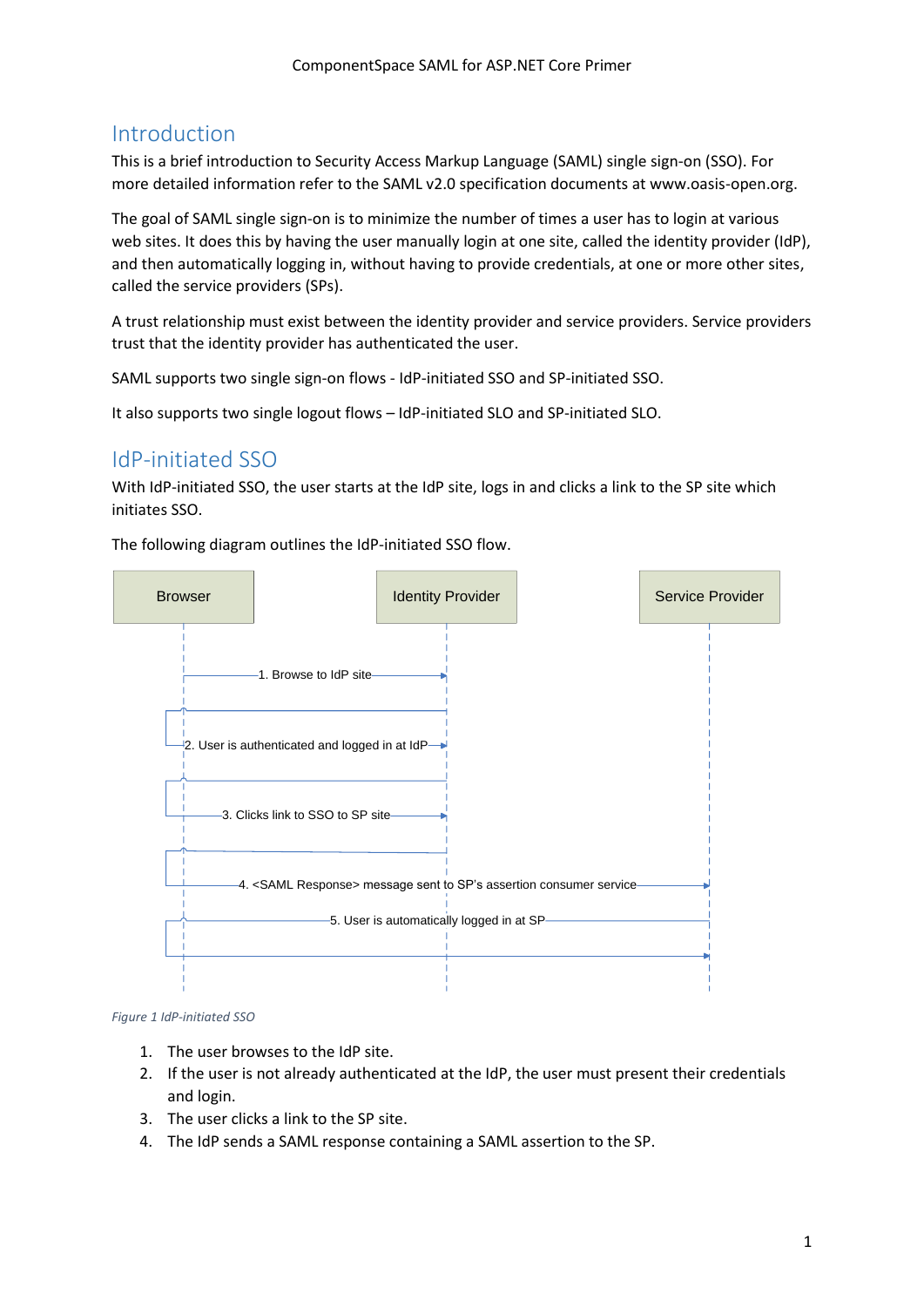5. The SP uses the information contained in the SAML assertion, including the user's name and any associated attributes, to perform an automatic login.

Note that steps 2 and 3 may be in reverse order.

# <span id="page-3-0"></span>SP-initiated SSO

With SP-initiated SSO, the user starts at the SP site and, instead of logging in at the SP site, SSO is initiated to the IdP.

The following diagram outlines the SP-initiated SSO flow.



*Figure 2 SP-initiated SSO*

- 1. The user browses to the SP site.
- 2. The user attempts to access a protected page requiring the user to be authenticated.
- 3. The SP sends an authentication request to the IdP's SSO service endpoint.
- 4. If the user is not already authenticated at the IdP, the user must present their credentials and login.
- 5. The IdP sends a SAML response containing a SAML assertion to the SP.
- 6. The SP uses the information contained in the SAML assertion, including the user's name and any associated attributes, to perform an automatic login.

## <span id="page-3-1"></span>IdP-initiated SLO

With IdP-initiated SLO, the user starts at the IdP site and clicks a link to logout out of the IdP site and every SP site to which there is an SSO session.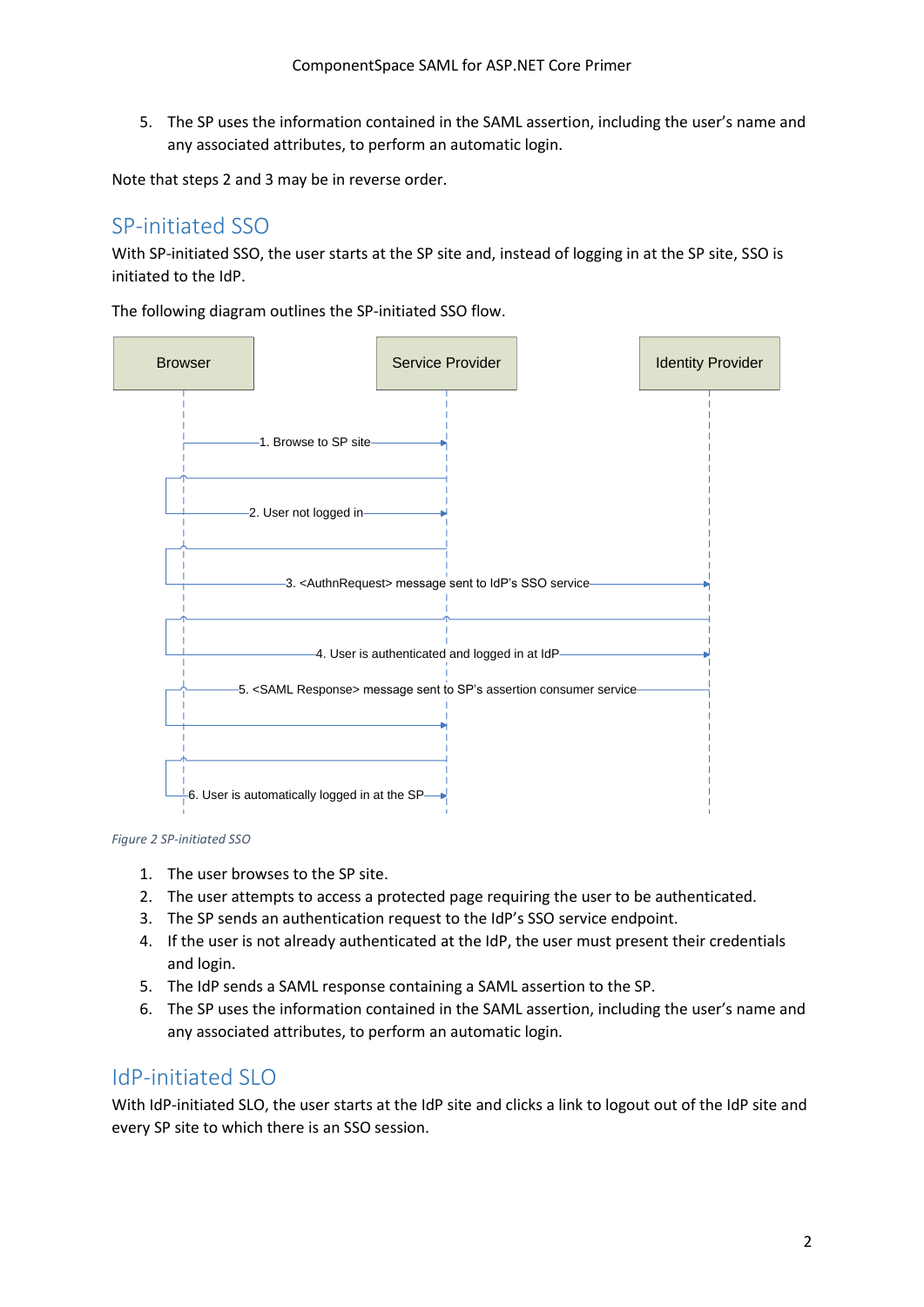The following diagram outlines the IdP-initiated SLO flow.



#### *Figure 3 IdP-initiated SLO*

- 1. The user has already SSO'd to one or more service providers.
- 2. The user clicks a link at the IdP site to initiate SLO.
- 3. The user is logged out of the IdP site.
- 4. A logout request is sent to the SP site.
- 5. The user is logged out of the SP site.
- 6. A logout response is sent to the IdP site.

Note that steps 4 through 6 are repeated for each service provider.

### <span id="page-4-0"></span>SP-initiated SLO

With SP-initiated SLO, the user starts at the SP site and clicks a link to logout out of the IdP site and every SP site to which there is an SSO session.

The following diagram outlines the SP-initiated SLO flow.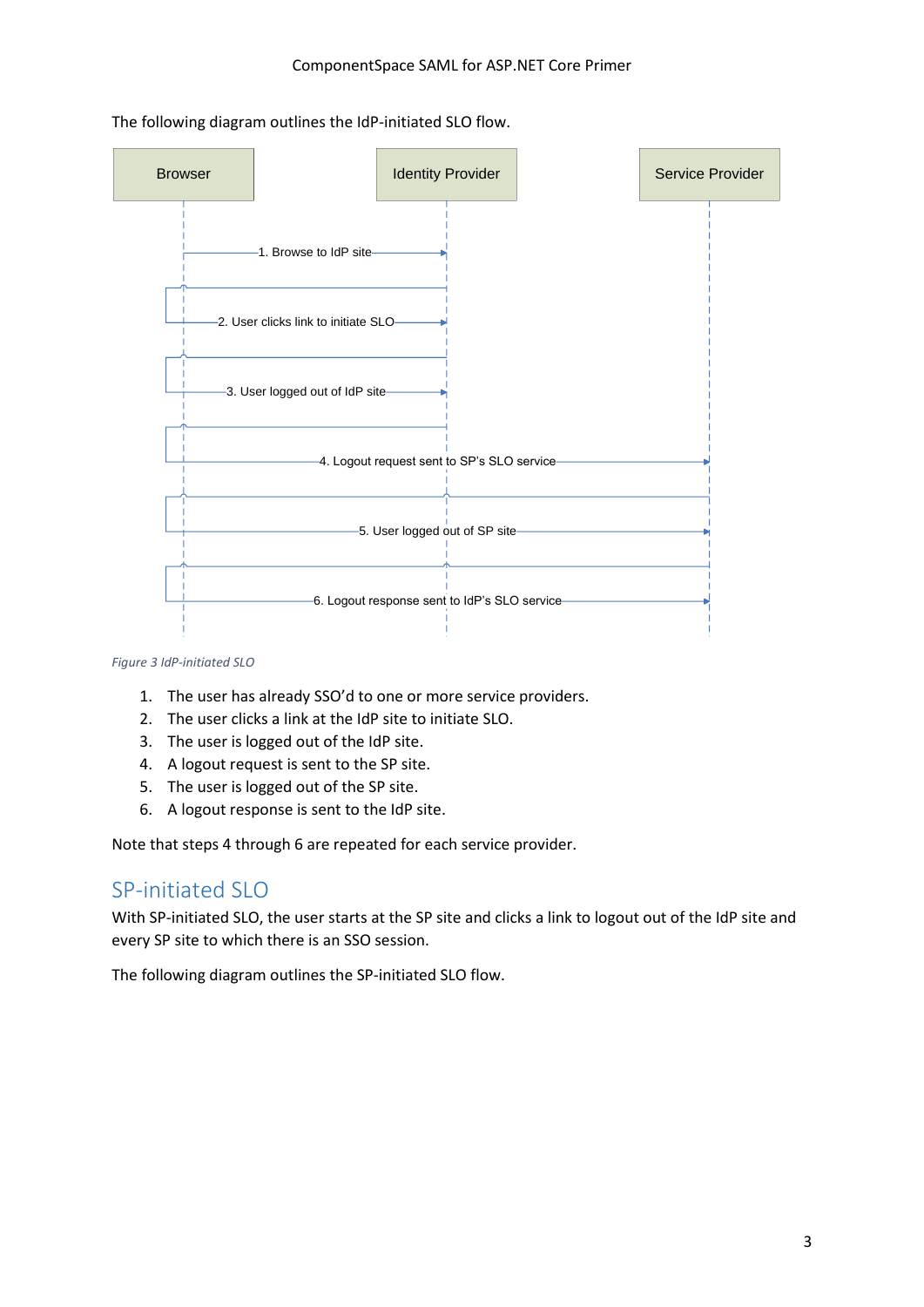

#### *Figure 4 SP-initiated SLO*

- 1. The user has already SSO'd to one or more service providers.
- 2. The user clicks a link at the SP site to initiate SLO.
- 3. The user is logged out of the SP site.
- 4. A logout request is sent to the IdP site.
- 5. The user is logged out of the IdP site.
- 6. A logout response is sent to the SP site.

Note that the identity provider sends a logout request and expects a logout response from every other service provider apart from the initiating service provider. This occurs between steps 5 and 6.

## <span id="page-5-0"></span>Security Considerations

#### <span id="page-5-1"></span>Transport Level Security

The SAML specification recommends that all communications are over HTTPS.

This ensures the authentication of the endpoint as well as the integrity and privacy of information exchanged between the identity provider and service provider.

Note that passwords or other secret information should never be exchanged.

However, email addresses and other user-specific information is exchanged and should be kept private.

Transport level security is in addition to rather than instead of the security measures discussed below.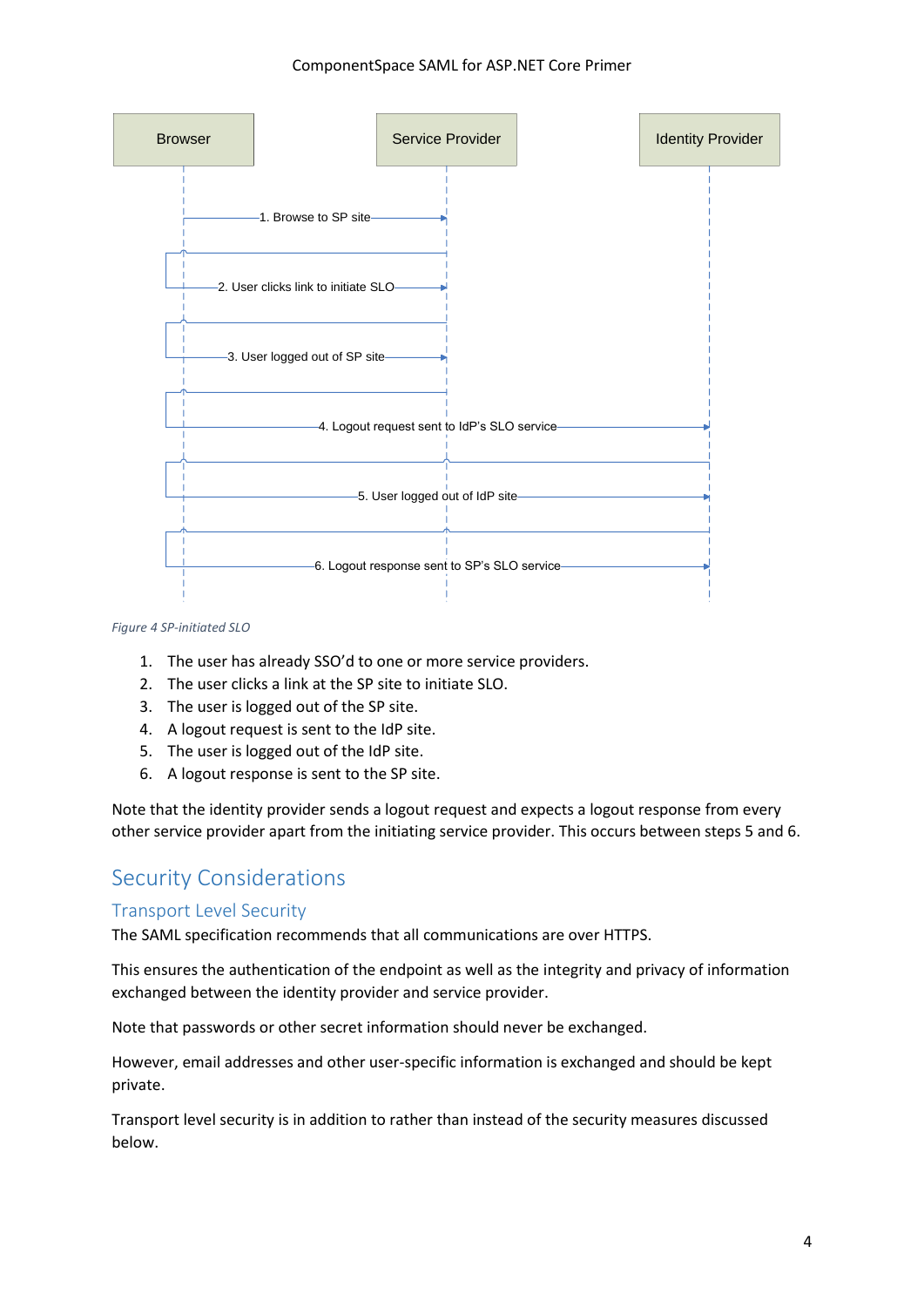#### <span id="page-6-0"></span>XML Signatures

XML signatures may be used to sign SAML messages, assertions and metadata.

An XML signature permits the identity of the sender to be confirmed and any changes to the signed XML to be detected. This ensures the integrity of the XML.

For example, when a service provider receives a signed SAML response from an identity provider, if the signature verification performed by the service provider is successful, then the service provider is assured that the SAML response came from the identity provider and that it hasn't been modified after signing. Therefore, having previously established a trust relationship with the identity provider, the service provider can safely consume the SAML response.

A signer signs with their private key and the verifier verifies with the signer's public key. For example, the identity provider signs the SAML response using the identity provider's private key. The service provider verifies the SAML response signature using the identity provider's public key.

It is highly recommended that either the SAML response or assertion is signed. Wherever possible, other SAML messages should also be signed.

#### <span id="page-6-1"></span>XML Encryption

XML encryption may be used to encrypt SAML assertions, attributes and certain identifiers.

XML encryption ensures the privacy of any confidential data contained within the XML.

For example, a SAML assertion may be encrypted because it contains particularly sensitive user information.

A sender encrypts with the receiver's public key and the receiver decrypts with their private key. For example, the identity provider encrypts the SAML assertion using the service provider's public key. The service provider decrypts the SAML assertion using its private key.

XML encryption involves the creation of a random symmetric key which is used to encrypt the data. The symmetric key is then encrypted using the public asymmetric key. To decrypt, the private asymmetric key is used to decrypt the random symmetric key which in turn is used to decrypt the data. A symmetric key is used for performance reasons.

#### <span id="page-6-2"></span>X.509 Certificates and Cryptographic Keys

XML signatures and XML encryption use asymmetric keys. These are the same type of keys used for HTTPS transport level security.

Typically, public keys are distributed in X.509 certificates.

As well as the public key, an X.509 certificate includes: a subject name; who issued the certificate; when the certificate expires; and a serial number.

Certificates may be stored in .CER files or in the Windows certificate store.

Private keys along with the associated certificate may be stored in password-protected .PFX files or in the Windows certificate store.

Private keys should never be distributed to external parties.